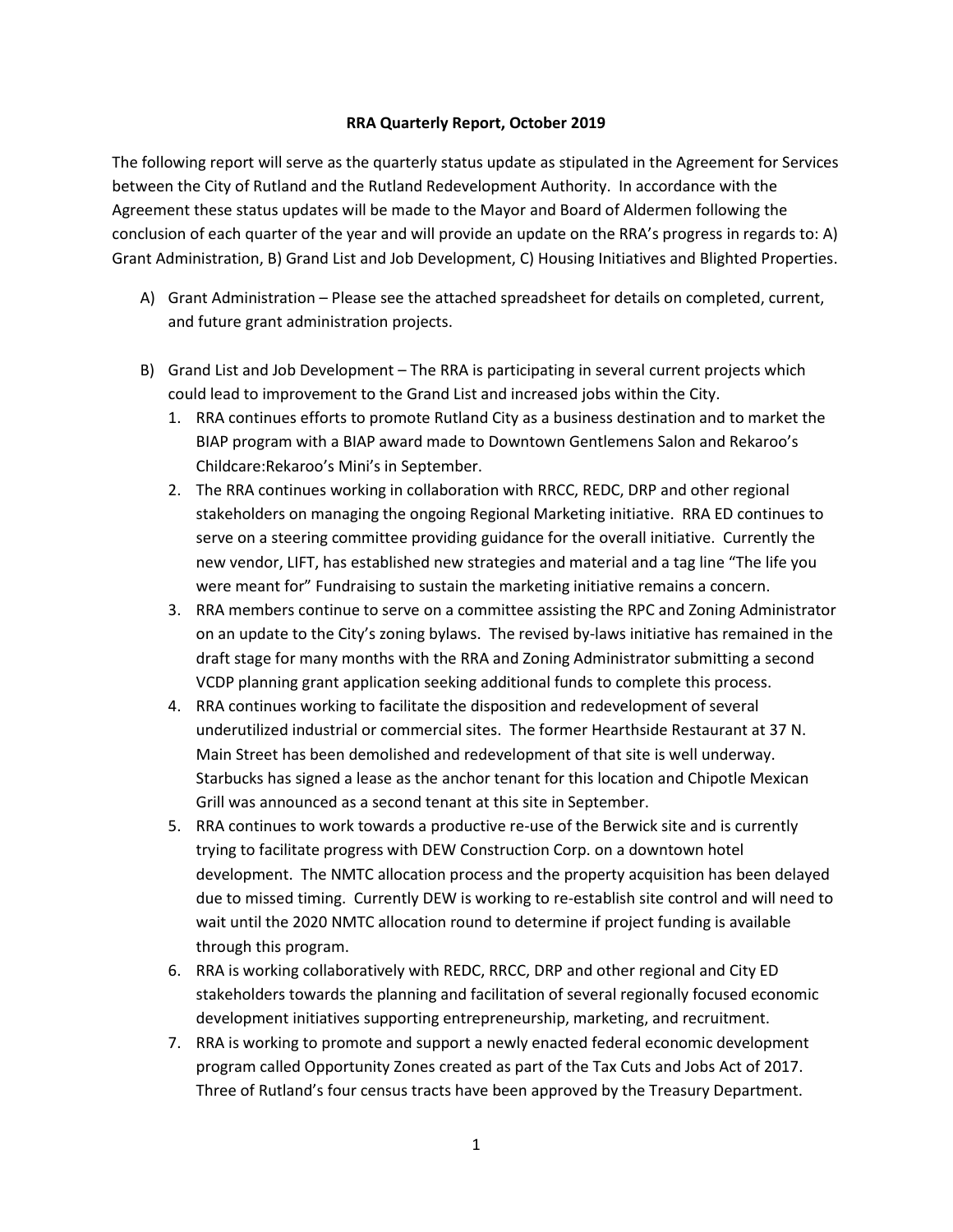State and local EDO's are working on developing strategies for leveraging this new program. During the past quarter a draft Rutland City Opportunity Zone prospectus was created in collaboration with VT Innovation Commons and REDC a component of which was a prospective project related to the CSJ campus.

- 8. The City has been awarded a Downtown Transportation Fund grant to help fund improvements to the West Street gateway into downtown. Contractor Parker Excavation has been hired for the construction which was substantially completed in September.
- 9. RRA has been facilitating a Downtown Strategic Plan initiative in collaboration with the DRP. A contractor has been selected by the Downtown Steering Committee and a contract has been completed for review. Initial work is expected to begin in October and be completed by April, 2020.
- 10. RRA and other stakeholders continue to pursue an initiative focused on enhancing multi-use trail connections between Killington and downtown Rutland. A request to the Northern Borders Regional Commission program for grant funding was unsuccessful and plans for another application for funding of this initiative are underway.
- 11. RRA and DRP have formed a joint steering committee to focus on downtown investment and redevelopment. Currently the committee will be overseeing the upcoming Downtown Strategic Plan process as its key focus.
- 12. With the announcement that the Diamond Run Mall would be closing in October RRA and DRP staff visited the mall to speak with merchants about assistance in re-location. At least one merchant has confirmed moving to a new downtown location with several other location decisions outstanding.
- 13. With the loss of accreditation at College of St. Joseph RRA and other stakeholders are working with CSJ leadership to facilitate a future plan for the college and campus. The RRA has committed funding to help support a feasibility study conducted by CSJ and Vermont Innovation Commons. The study results are expected to be released by the end of September.
- C) Housing Initiatives and Blighted Properties The following progress has been made towards the remediation of Rutland City's vacant and blighted properties and focus on improving City housing.
	- 1. NW Neighborhood revitalization progress continues. Final presentation has occurred and grant closeout is underway.
	- 2. RRA continues to work with the Rutland County Parent Child Center as they strive to overcome environmental contamination issues determined on site before beginning their planned implementation rehab work at 16 Chaplin Ave. Currently awaiting notification from RCPCS on their ability to provide the required matching funds for the VCDP implementation grant so that the grant agreement can be executed. RCPC is working with USDA Rural Development on a loan that would provide them funding to proceed. A loan decision which was expected in August has been delayed. Property has transferred from REDC back to RCPCC in September following successful environmental remediation at the property.